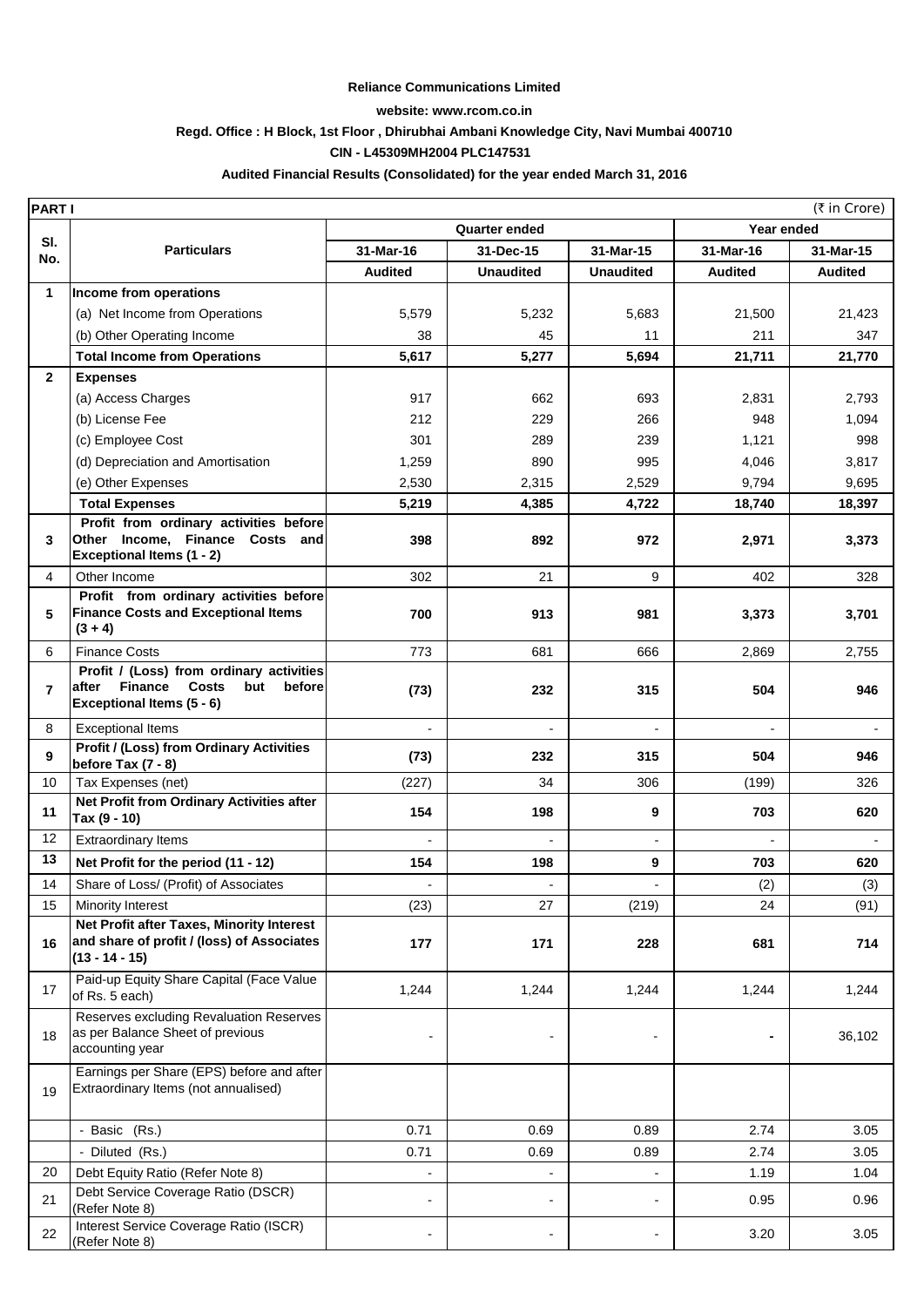|              | (₹ in Crore)<br>Segment wise Revenue, Results and Capital Employed |                      |                          |                  |                |                |  |
|--------------|--------------------------------------------------------------------|----------------------|--------------------------|------------------|----------------|----------------|--|
| SI.          |                                                                    | <b>Quarter ended</b> |                          |                  | Year ended     |                |  |
| No.          | <b>Particulars</b>                                                 | 31-Mar-16            | 31-Dec-15                | 31-Mar-15        | 31-Mar-16      | 31-Mar-15      |  |
|              |                                                                    | <b>Audited</b>       | <b>Unaudited</b>         | <b>Unaudited</b> | <b>Audited</b> | <b>Audited</b> |  |
| 1            | <b>Segment Revenue</b>                                             |                      |                          |                  |                |                |  |
|              | (a) India Operation                                                | 5,227                | 4,651                    | 4,907            | 19,370         | 19,103         |  |
|              | (b) Global Operation                                               | 1,242                | 1,106                    | 1,294            | 4,527          | 4,610          |  |
|              |                                                                    |                      |                          |                  |                |                |  |
|              | <b>Total</b>                                                       | 6,469                | 5,757                    | 6,201            | 23,897         | 23,713         |  |
|              | Less: Inter segment revenue                                        | (550)                | (459)                    | (498)            | (1,784)        | (1,615)        |  |
|              | <b>Income from Operations</b>                                      | 5,919                | 5,298                    | 5,703            | 22,113         | 22,098         |  |
| $\mathbf{2}$ | <b>Segment Results</b>                                             |                      |                          |                  |                |                |  |
|              | Profit before Tax and Finance Cost from<br>each segment            |                      |                          |                  |                |                |  |
|              | (a) India Operation                                                | 604                  | 805                      | 716              | 3,026          | 3,325          |  |
|              | (b) Global Operation                                               | 96                   | 108                      | 265              | 347            | 376            |  |
|              | <b>Total</b>                                                       | 700                  | 913                      | 981              | 3,373          | 3,701          |  |
|              | Less : (i) Interest                                                | 773                  | 681                      | 666              | 2,869          | 2,755          |  |
|              | (ii) Other unallocable<br>expenditure net off                      |                      | $\overline{\phantom{a}}$ | $\overline{a}$   | $\blacksquare$ |                |  |
|              | (iii) Other unallocable<br>Income                                  |                      | $\blacksquare$           | $\overline{a}$   | $\overline{a}$ |                |  |
|              | Total Profit / (Loss) before Tax                                   | (73)                 | 232                      | 315              | 504            | 946            |  |
|              |                                                                    |                      |                          |                  |                |                |  |
| 3            | <b>Capital Employed</b>                                            |                      |                          |                  |                |                |  |
|              | (Segment assets - Segment liabilities)                             |                      |                          |                  |                |                |  |
|              | (a) India Operation                                                | 70,514               | 69,955                   | 67,276           | 70,514         | 67,276         |  |
|              | (b) Global Operation                                               | 7,696                | 8,519                    | 7,871            | 7,696          | 7,871          |  |
|              | (c) Others / Unallocable                                           | 3,212                | 2,702                    | 3,129            | 3,212          | 3,129          |  |
|              | Total                                                              | 81,422               | 81,176                   | 78,276           | 81,422         | 78,276         |  |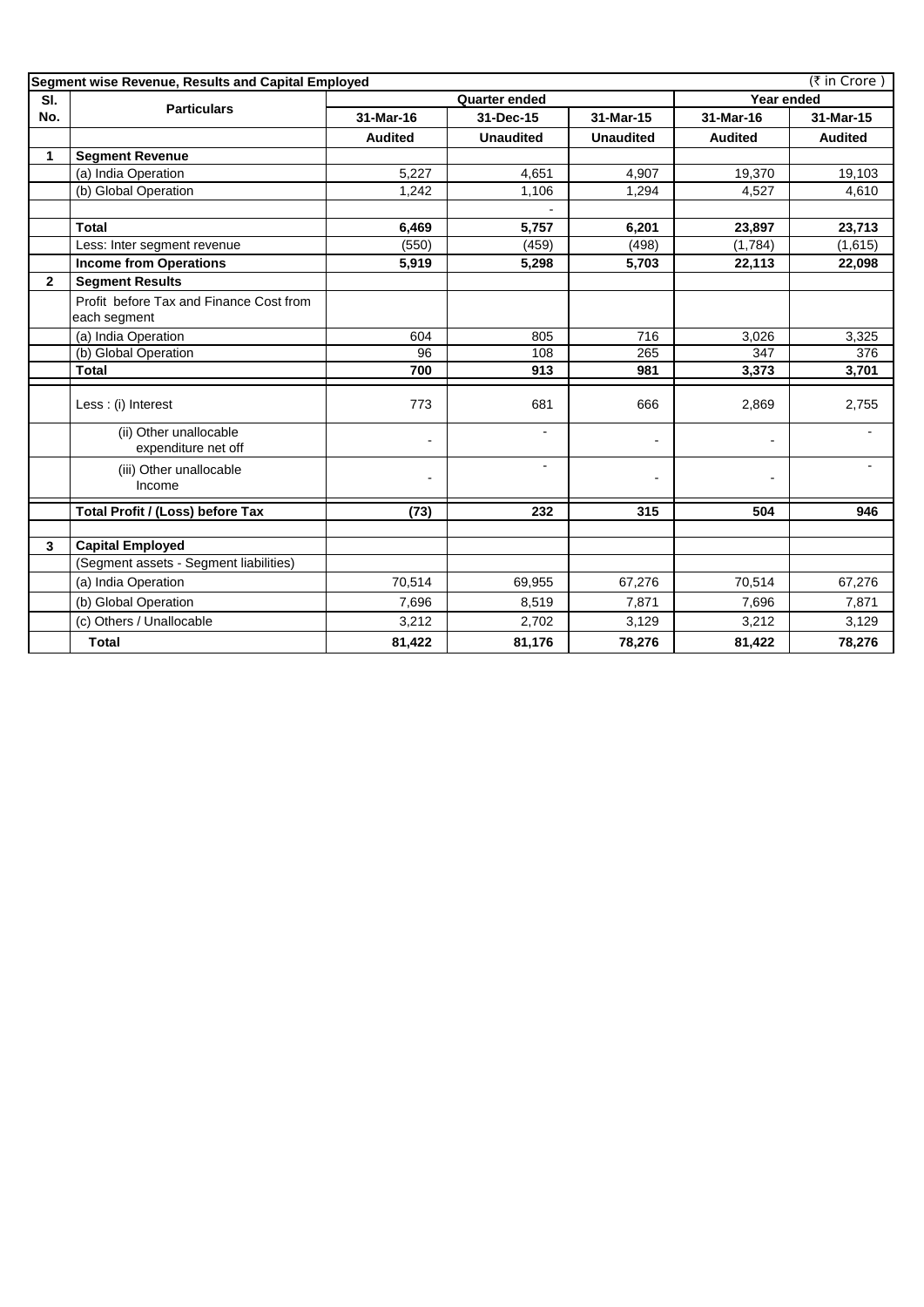|              | <b>Consolidated Statement of Assets and Liabilities</b> |                | (₹ in Crore)   |
|--------------|---------------------------------------------------------|----------------|----------------|
|              |                                                         | As at          | As at          |
|              | <b>Particulars</b>                                      | 31-Mar-16      | 31-Mar-15      |
|              |                                                         | <b>Audited</b> | <b>Audited</b> |
| A            | <b>Equity and Liabilities</b>                           |                |                |
| 1            | <b>Shareholder's Funds</b>                              |                |                |
|              | (a) Share Capital                                       | 1,244          | 1,244          |
|              | (b) Reserves and Surplus                                | 35,622         | 36,692         |
|              | Sub-total - Shareholders' Fund                          | 36,866         | 37,936         |
| $\mathbf{2}$ | <b>Minority Interest</b>                                | 520            | 512            |
| 3            | <b>Non Current Liabilities</b>                          |                |                |
|              | (a) Long Term Borrowings                                | 29,500         | 30,356         |
|              | (b) Deferred Tax Liabilities (Net)                      | 677            | 529            |
|              | (c) Deferred Payment Liabilities                        | 3,295          |                |
|              | (d) Other Long Term Liabilities                         | 4,782          | 736            |
|              | (e) Long Term Provisions                                | 238            | 292            |
|              | <b>Sub-total - Non Current Liabilities</b>              | 38,492         | 31,913         |
| 4            | <b>Current Liabilities</b>                              |                |                |
|              | (a) Short Term Borrowings                               | 4,386          | 1,587          |
|              | (b) Trade Payables                                      | 5,764          | 6,088          |
|              | (c) Other Current Liabilities                           | 14,758         | 11,978         |
|              | (d) Short Term Provisions                               | 1,280          | 1,270          |
|              | <b>Sub-total - Current Liabilities</b>                  | 26,188         | 20,923         |
|              | <b>Total Equity and Liabilities</b>                     | 102,066        | 91,284         |
| в            | <b>Assets</b>                                           |                |                |
| 1            | <b>Non Current Assets</b>                               |                |                |
|              | (a) Fixed Assets                                        | 71,230         | 62,302         |
|              | (b) Goodwill on Consolidation                           | 5,604          | 5,423          |
|              | (c) Non Current Investments                             | 134            | 125            |
|              | (d) Deferred Tax Assets (net)                           | 311            |                |
|              | (e) Long Term Loans and Advances                        | 9,837          | 4,369          |
|              | (f) Other Non Current Assets                            | 482            | 275            |
|              | <b>Sub-total - Non Current Assets</b>                   | 87,598         | 72,494         |
| $\mathbf{2}$ | <b>Current Assets</b>                                   |                |                |
|              | (a) Current Investment                                  | 670            | 1,270          |
|              | (b) Inventories                                         | 208            | 401            |
|              | (c) Trade Receivables                                   | 3,844          | 4,916          |
|              | (d) Cash and Cash Balances                              | 1,524          | 1,408          |
|              | (e) Short Term Loans and Advances                       | 6,016          | 8,602          |
|              | (f) Other Current Assets                                | 2,206          | 2,193          |
|              | <b>Sub-total - Current Assets</b>                       | 14,468         | 18,790         |
|              | <b>Total Assets</b>                                     | 102,066        | 91,284         |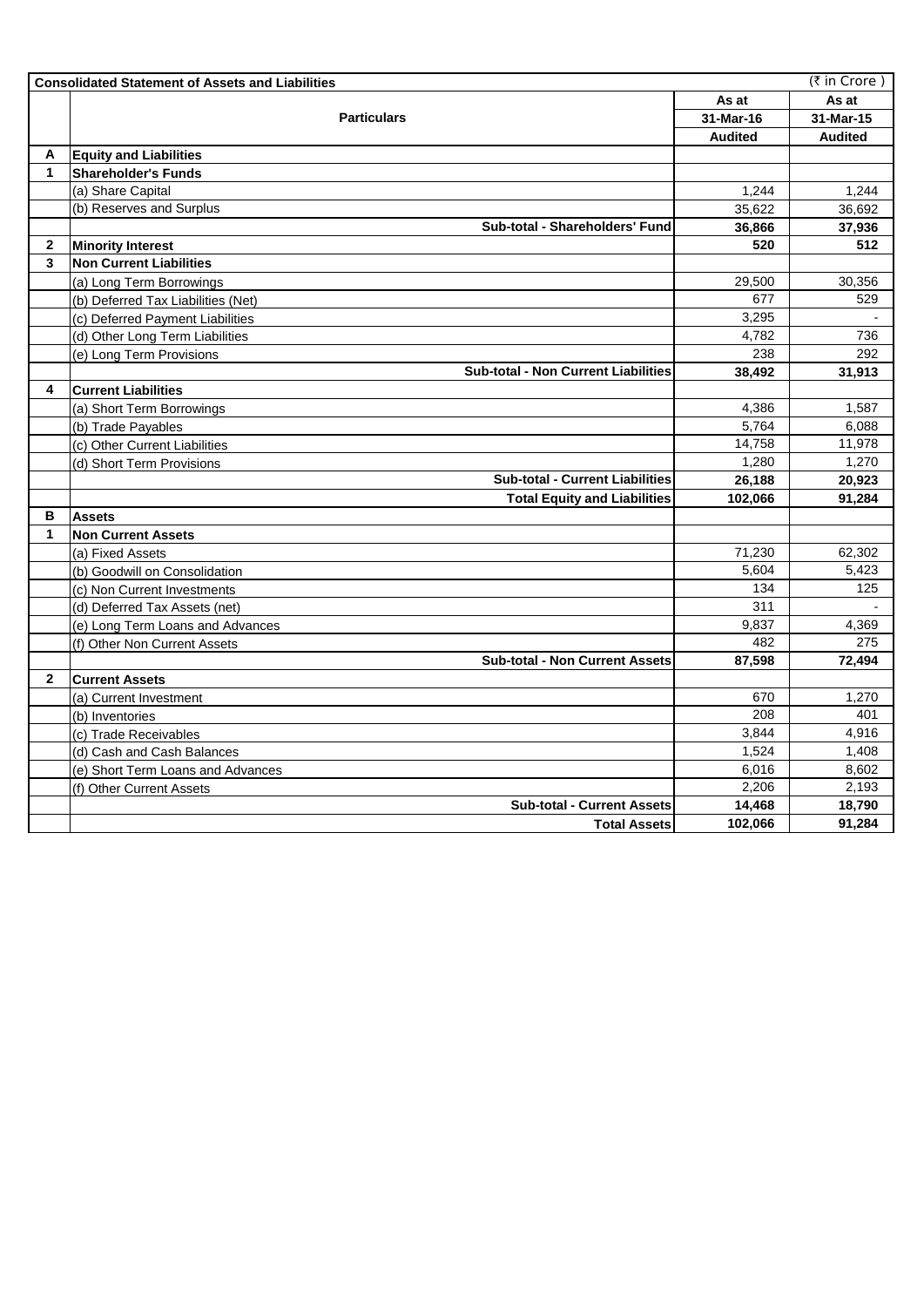## **Notes**

- 1. Figures of the previous period have been regrouped and reclassified, wherever required.
- 2. Pursuant to the Scheme of Arrangement ("the Scheme") sanctioned by the Hon'ble High Court of Judicature at Bombay, variation on account of changes in exchange rates including amortisation of the balance in "Foreign Currency Monetary Item Translation Difference Account (FCMITDA)" and depreciation consequent to addition of exchange differences to the cost of capitalised assets aggregating to  $\bar{\tau}$  231 crore and  $\bar{\tau}$  971 crore during the quarter and year ended March 31, 2016 respectively, have been withdrawn from General Reserve. The Company has, as permitted under the said Schemes, adjusted additional depreciation and amortization of  $\bar{\tau}$  295 crore and  $\bar{\tau}$  1,190 crore, arising on fair value of the assets, for the quarter and year ended March 31, 2016 respectively, by withdrawing an equivalent amount from General Reserve.
- 3. The listed Redeemable Non Convertible Debentures (NCDs) of the Company aggregating to  $\bar{z}$  4,625 crore as on March 31, 2016 are secured by way of first pari passu charge on the movable plant and machinery, Capital Work in Progress, both present and future, including all insurance contracts relating thereto of the Borrower Group; comprising of the Company and its subsidiary companies namely; Reliance Telecom Limited (RTL), Reliance Infratel Limited (RITL) and Reliance Communications Infrastructure Limited (RCIL). Out of the above, NCDs of  $\bar{\tau}$  2,000 crore have also been secured by way assignment of 20 Telecom Licenses by execution of Tripartite Agreements with Department of Telecommunications (DoT). Further, NCDs of  $\bar{\tau}$  500 crore have been secured by pledge of equity shares of RCIL held by the Company and of RTL held by the Company and Reliance Infocomm Infrastructure Limited (RIIL) by execution of the Share Pledge Agreement. The asset cover in case of these NCDs exceeds 100% of the principal amount of the said NCDs.

| Nature of Instruments                     | 11.20% NCDs      | 11.60% NCDs | 11.25% NCDs                                                                     |
|-------------------------------------------|------------------|-------------|---------------------------------------------------------------------------------|
| Amount outstanding (Rs. in crore)         | 3,000            | 500         | 1,125                                                                           |
| Previous due date for payment of Interest | 02.05.2016       | 07.02.2016  | 07.05.2016                                                                      |
| Whether Interest was paid on the due date | <b>Yes</b>       | <b>Yes</b>  | Yes                                                                             |
| Next due date for payment of interest     | 02.06.2016       | 07.02.2017  | 07.06.2016                                                                      |
| <b>Credit Rating</b>                      | <b>ICRA BBB+</b> | CARE $A -$  | $CARE A -$                                                                      |
| Due Date for Principal Repayment          | 01.03.2019       | 07.02.2017  | Rs. 375 crore<br>on each dates<br>07.02.2017<br>07.02.2018<br>and<br>07.02.2019 |

4. Additional details as required in relation to Non Convertible Debentures (NCDs):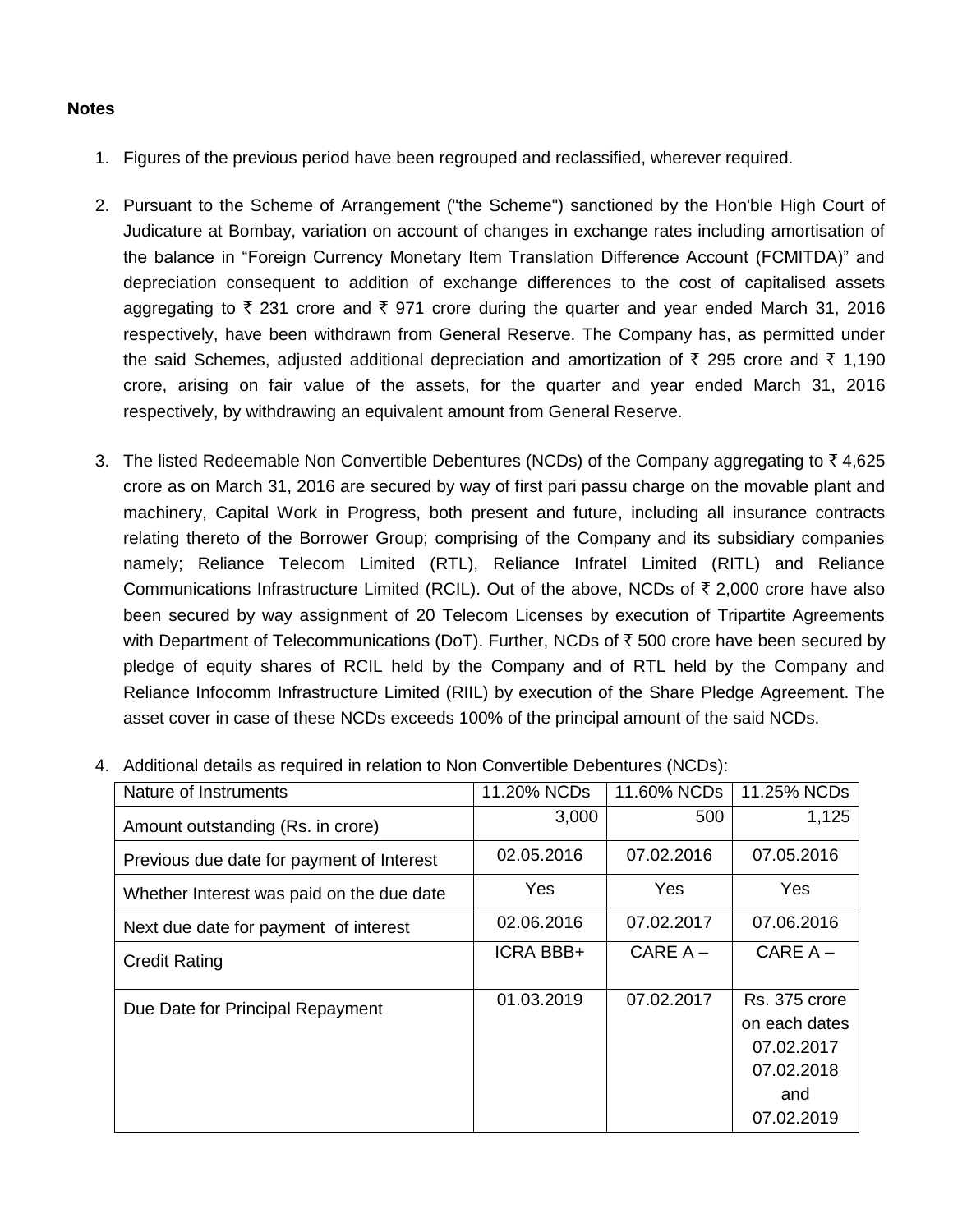- 5. Debenture Redemption Reserve ( DRR) : Rs. 590 crore as on March 31, 2016.
- 6. Net Worth : Rs 35,368 crore, as on March 31, 2016.
	- Includes  $\bar{\tau}$  1,469 crore created pursuant to the Scheme of Amalgamation approved by High court which shall for all regulatory purposes be considered to be part of owned funds/ Networth of the Company.
- 7. The Company is operating with India Operations, Global Operations and Others/ Unallocated segments. Accordingly, segment-wise information has been given. This is in line with the requirement of AS 17 "Segment Reporting".
- 8. Formula used for the computation of ratios:
	- i ) Debt Equity Ratio = Debt/ Equity;
	- ii) Debt Service Coverage Ratio (DSCR) = Earnings before depreciation, interest, tax/ (Interest + Principal repayment);
	- iii) Interest Service Coverage Ratio (ISCR) = Earnings before depreciation, interest, tax/ Interest expense
- 9. In term of SEBI circular CIR/CFD/CMD/56/2016 dated May 27, 2016, the Parent company hereby declares that the auditors have issued audit reports with unmodified opinion on the annual audited consolidated financial result for the year ended March 31, 2016.
- 10. Figures for the quarter ended March 31, 2016 and March 31, 2015 are balancing figures between the audited figures in respect of the full financial year and published year to date figures up to the third quarter of the relevant financial years.
- 11. The Company has opted to publish consolidated financial results for the year 2015 16. Standalone financial results, for the quarter and year ended March 31, 2016 can be viewed on the website of the Company, National Stock Exchange of India Limited and BSE Limited at www.rcom.co.in, www.nseindia.com and www.bseindia.com respectively.